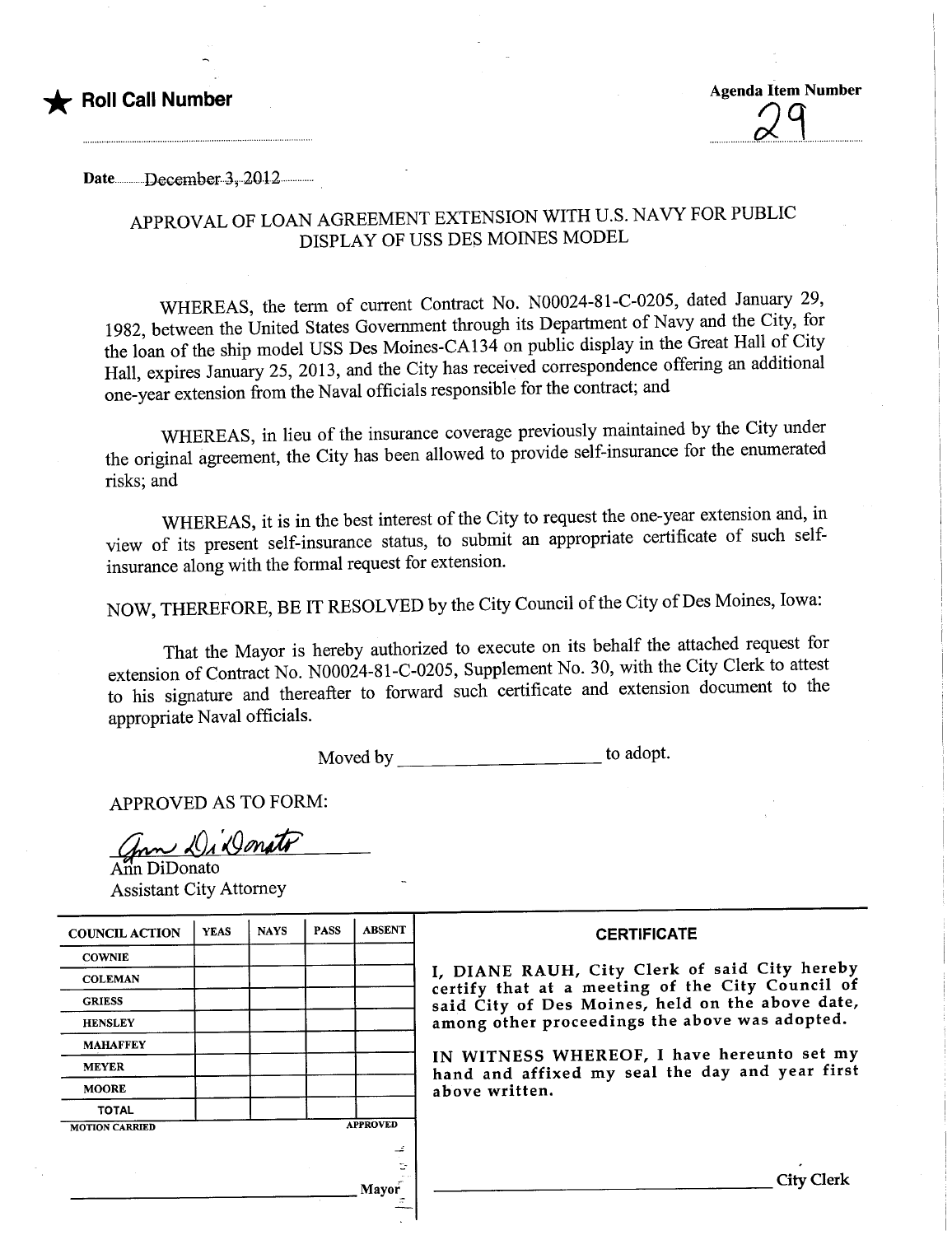G Agenda Item ಾದಿl Call # CITY OF DESN **FINANCE DEPARTMENT** 

November 27, 2012

Department of the Navy Attn: Patricia K. Dolan, Deputy Director **Congressional and Public Affairs** Naval Sea Systems Command 2531 Jefferson Davies Hwy Arlington, VA 22242-5160

Re: Navy Model Loan Program

Dear Ms. Dolan:

The City of Des Moines is self-insured for liability coverages up to \$2,000,000 per occurrence, with an excess liability policy for claims that exceed that amount. The City's self-insurance program is backed by the full faith and credit of the City through its ability to levy taxes to meet its financial obligations. All City Buildings and contents, including Fine Arts coverage, are covered under the City's blanket property insurance policy with a \$100,000 deductible per occurrence. The City requests that the Department of the Navy accept the City's self-insurance/excess insurance program as meeting the insurance requirements of loan program Contract No. 24-81-C-0205.

Sincerely,

ait J. Khute

Mark J. Schultz **Risk Manager** 

 $Cc$ Diane Rauh, City Clerk Ann DiDonato, Assistant City Attorney